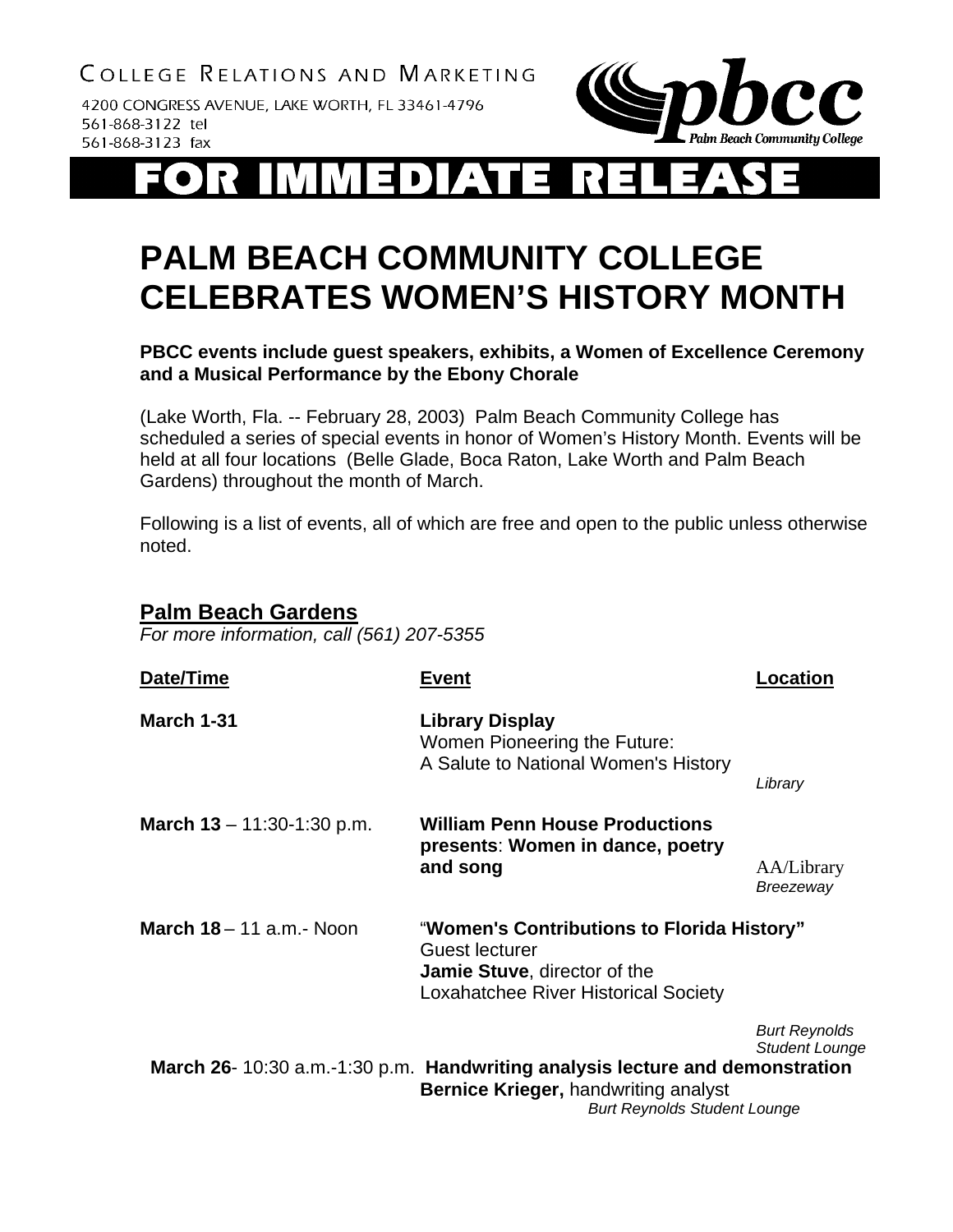## **Belle Glade**

For more information, (561) 993-1126

| <b>March 1-31</b>            | <b>Exhibit and Documentary Videos</b><br>"Outstanding Women Through the Years"                                         |                                           |  |
|------------------------------|------------------------------------------------------------------------------------------------------------------------|-------------------------------------------|--|
|                              |                                                                                                                        | Gallery, first floor                      |  |
| <b>March 1-31</b>            | <b>Weekly display spotlighting</b><br>female students, faculty, staff and graduates                                    | Outside Room 128                          |  |
| March 10-7:30 p.m.           | "Ain't Misbehavin"<br>Tickets: \$18 adults, \$15 seniors,<br>\$5 students/children<br>For tickets, call (561) 993-1160 |                                           |  |
|                              |                                                                                                                        | <b>Dolly Hand Cultural Arts</b><br>Center |  |
| March 15 - 7:30 p.m.         | <b>Ebony Chorale concert</b><br>"Tribute to women"                                                                     |                                           |  |
|                              |                                                                                                                        | <b>Dolly Hand Cultural Arts</b><br>Center |  |
| <b>March 24</b> $-5:30$ p.m. | <b>Women of Accomplishment</b><br><b>Awards Program</b>                                                                |                                           |  |

*Dolly Hand Cultural Arts Center* 

### **Lake Worth**

*For more information, call (561) 868-3400* 

**March 12**-12:30- 2 p.m. "**Unity in Diversity: Latinas (Latino Women) in the U.S."** Guest speaker **Celia Alvarez,** Ph.D., member, Santa Cruz County Women's Commission in California *Room CE 119*

## **Boca Raton**

*For more information, call (561) 862-4470* 

| <b>March 12-12:30 p.m. &amp; 6 p.m.</b> | "Musical tribute to jazz and blues divas"<br>David and Dow musical duo |
|-----------------------------------------|------------------------------------------------------------------------|
|                                         | Courtyard                                                              |
| March 13 -12:30-1:30 p.m.               | "Unity in Diversity: Latinas (Latino Women) in the<br>U.S."            |
|                                         | Guest speaker                                                          |